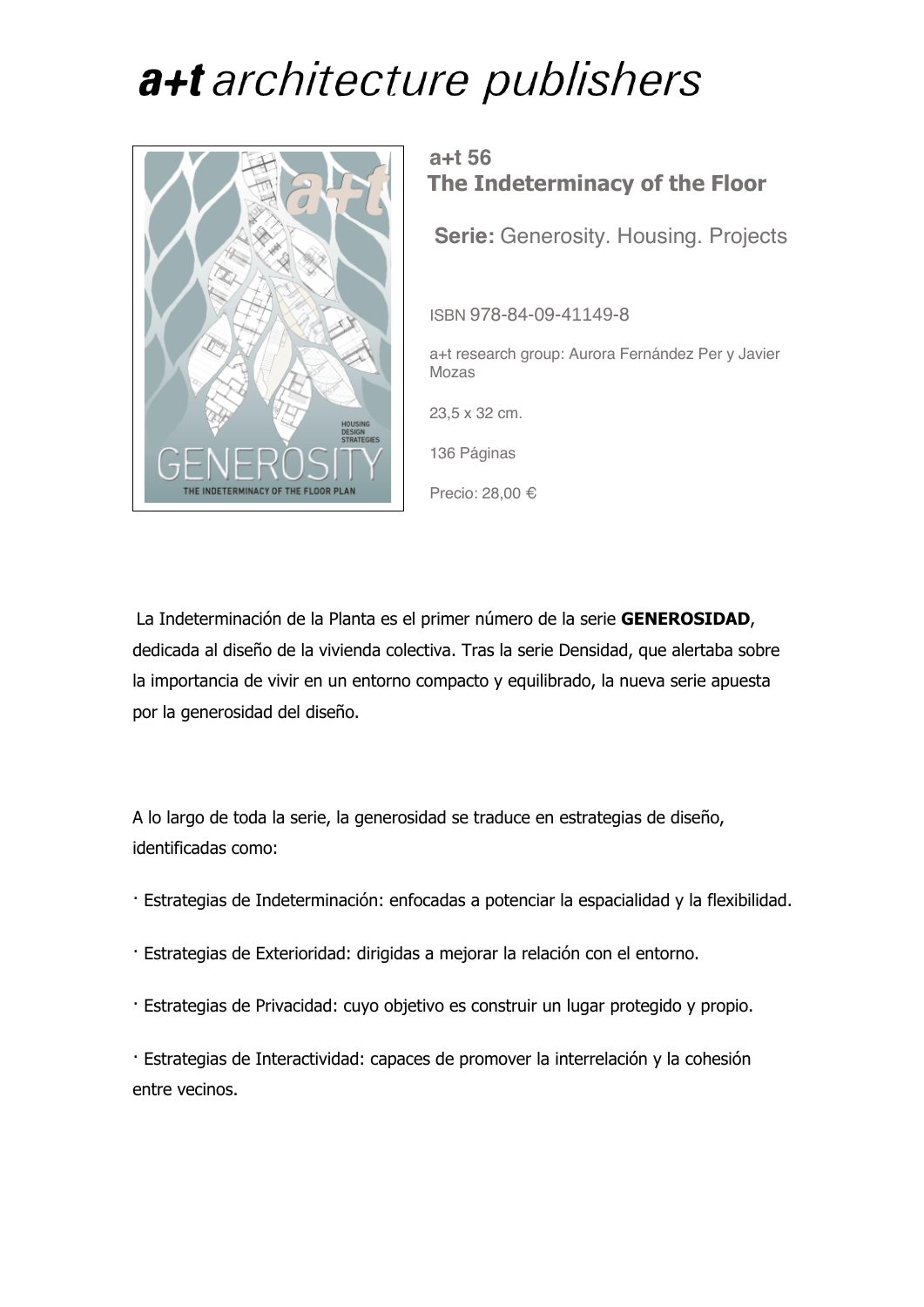







喔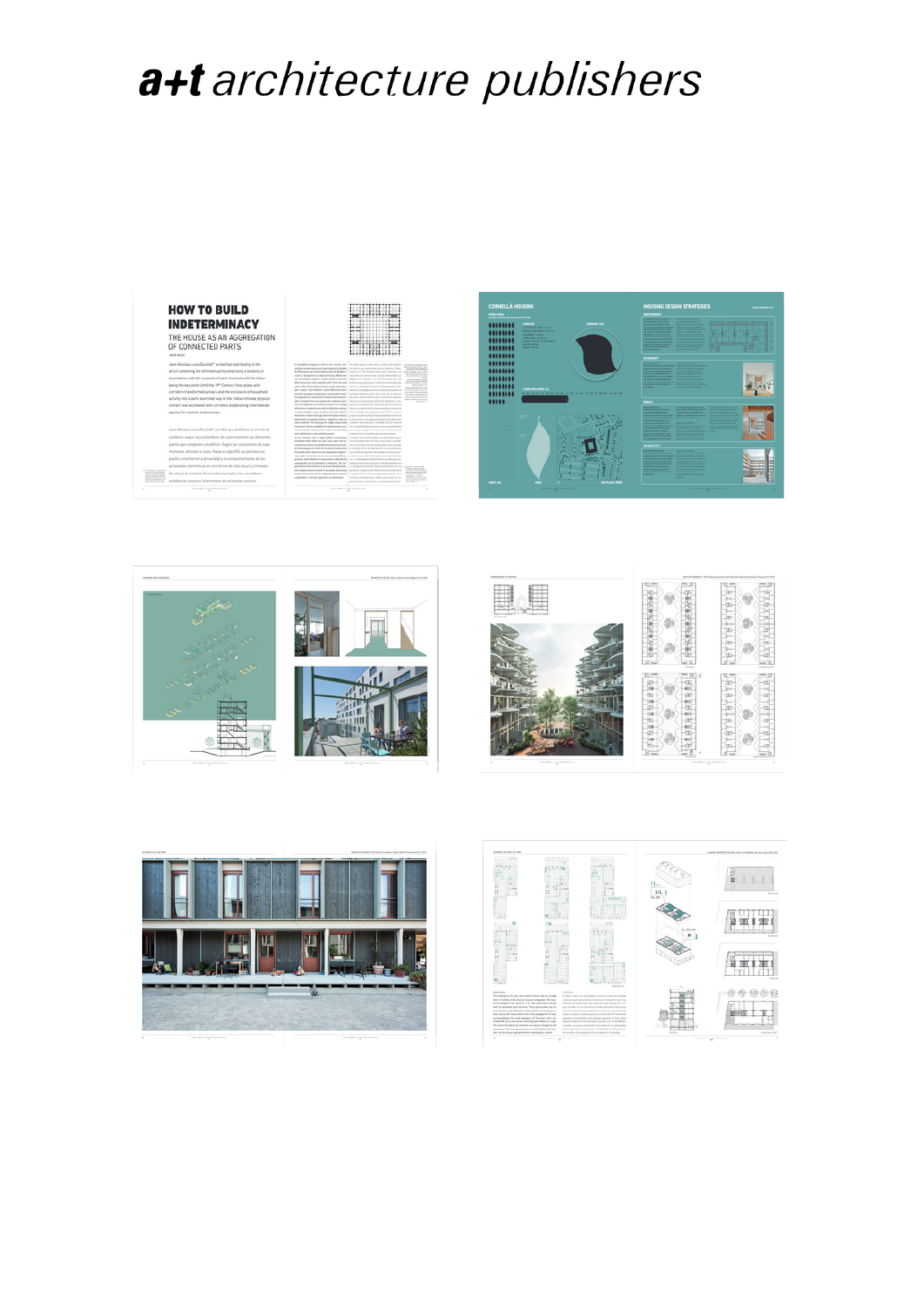#### **CONTENIDOS**

**How to build indeterminacy. The house as an aggregation of connected parts.** Javier Mozas.

**Generosity. housing design strategies.** Aurora Fernández Per.

#### **Re-appropriating the Prefab Warehouse DNA**

FAR frohn&rojas Architects. Wohnregal. Berlin (Germany) 2016-2019

#### **Standardasing the Variation**

FAR frohn&rojas Architects. Lion Feuchtwanger 61. Berlin-Marzahn-Hellersdorf/Kaulsdorf (Germany) 2019-2022

#### **Articulating sounds and views**

E2A Piet Eckert und Wim Eckert. Rietpark Apartment Building. Schlieren-Zurich (Switzerland) 2015-2020

#### **Revamping and reorganising**

DBLV Architecten. Nekkersput Housing. Ghent (Belgium) 2014-2020

#### **Occupying the courtyard**

Esch Sintzel Architekten. Maiengasse Housing. Basel (Switzerland) 2014-2018

#### **Counter-designing suburbia**

Esch Sintzel Architekten. Housing Estate Kuppe. Horgen-Oberdorf (Switzerland) 2011-2021

#### **Tying the fragmented reality**

Fala Atelier. Six Houses and a Garden. Porto (Portugal) 2017-2019

#### **Clashing Rhythms**